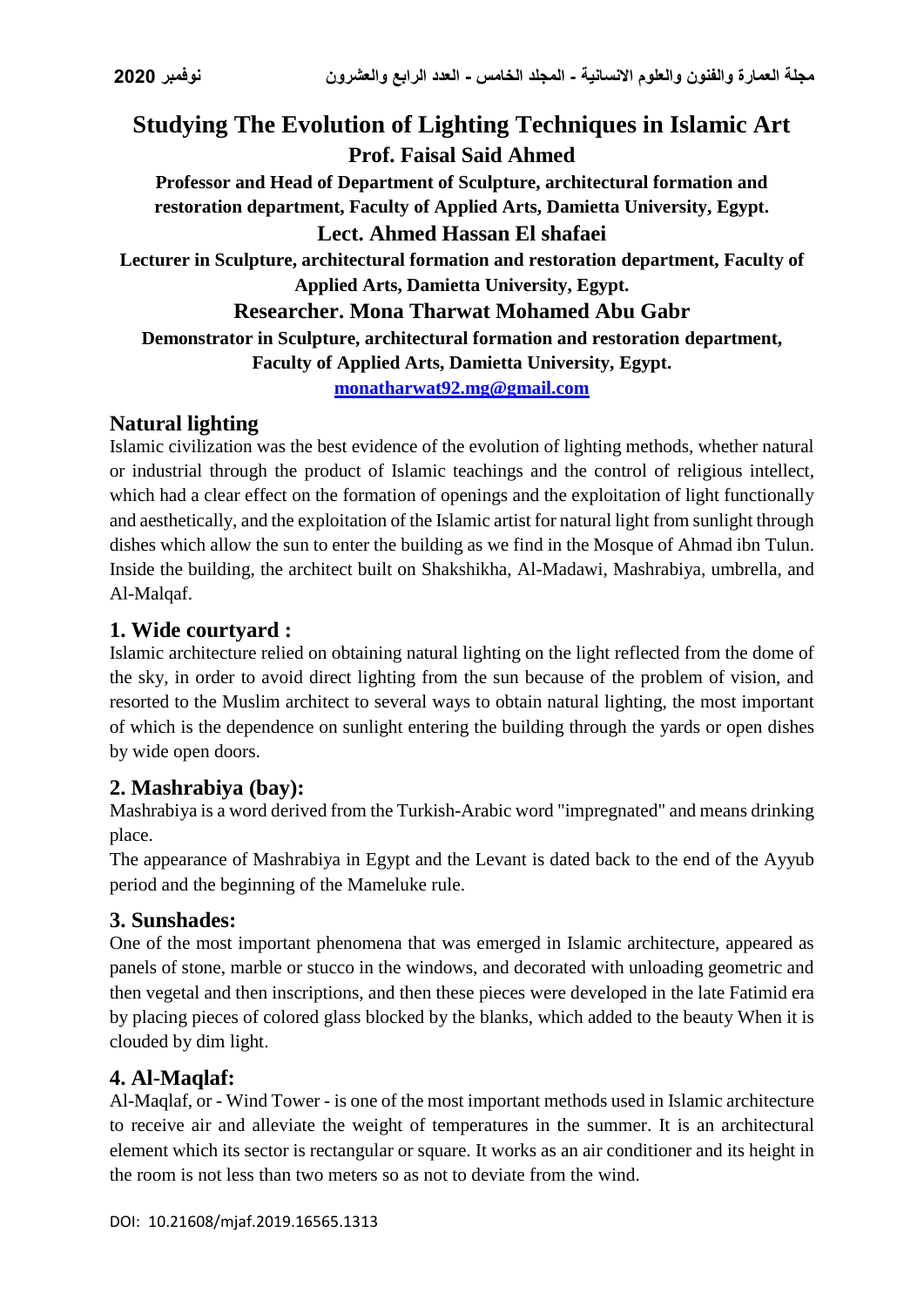## **5. Al-Shokhshikha:**

Appeared as an architectural solution linked to the situation to achieve better climatic treatment, and the emergence of Rhakkha and development helped to dispense with the gradual and get better ventilation and desired lighting.

## **Industrial lighting:**

Islamic industrial lighting units are still very important in identifying the features of the Islamic arts in Egypt and in Morocco. This is what the research is going through in terms of reference to the most important artifacts of lighting units in Egypt, which were succeeded by the reign of the Mamelukes and Fatimid. Mascots and chimera, which prevailed in the manufacture of several methods of the most important and most prominent method is "knocking " for the formation of copper, silver and gold, and "casting" for bronze.

It was a product of the fusion of Islamic civilizations in Morocco, where the types of illuminations of various forms, including chandeliers and lamps were used to illuminate mosques.

Islamic art has been and still has a great value, especially metal artifacts, they are of great importance in identifying the features of these arts, and the most important of these artifacts chandeliers and complacent and candlesticks that dominated the industry, many of the most important methods and most notably "ways" for the formation of copper, silver and gold, and "casting" for bronze.

The decoration was grooving, drilling, punching, inlaying with gold, silver and others.

Metal artifacts are recorded with the name of the Caliph, the place and date of its manufacture, or religious inscriptions and Qur'anic verses.

## **1. Candles:**

Characterized the Ayyub abundance of metal artifacts inlaid gold or silver or both and have multiple forms and types, there has been many methods for its manufacture, including heating and fermentation to facilitate methods after that, in addition to the method of casting in metal molds where the molten metal is poured into the mold then takes shape of the internal mold after freezing.

## **2. Al-Tananer:**

Industrial and decorative methods developed and flourished during the Mameluke era in Egypt and new types emerged within the means of lighting in which the Muslim artist used methods of slitting, drilling, punching, discharging, casting and sealing. The manufacture was by using copper and bronze.

## **3. The chandelier:**

It is a large lamp that is hanged in the ceiling, its shape resembles a group of stars known by that name, which consists of several saddle glass or copper or other materials.

## **4. Lanterns:**

In the Mameluke period, a new type of lighting means known as lanterns, which was a pyramiddeficient quadrilateral or hexagonal shape. Several cylinders for carrying snails.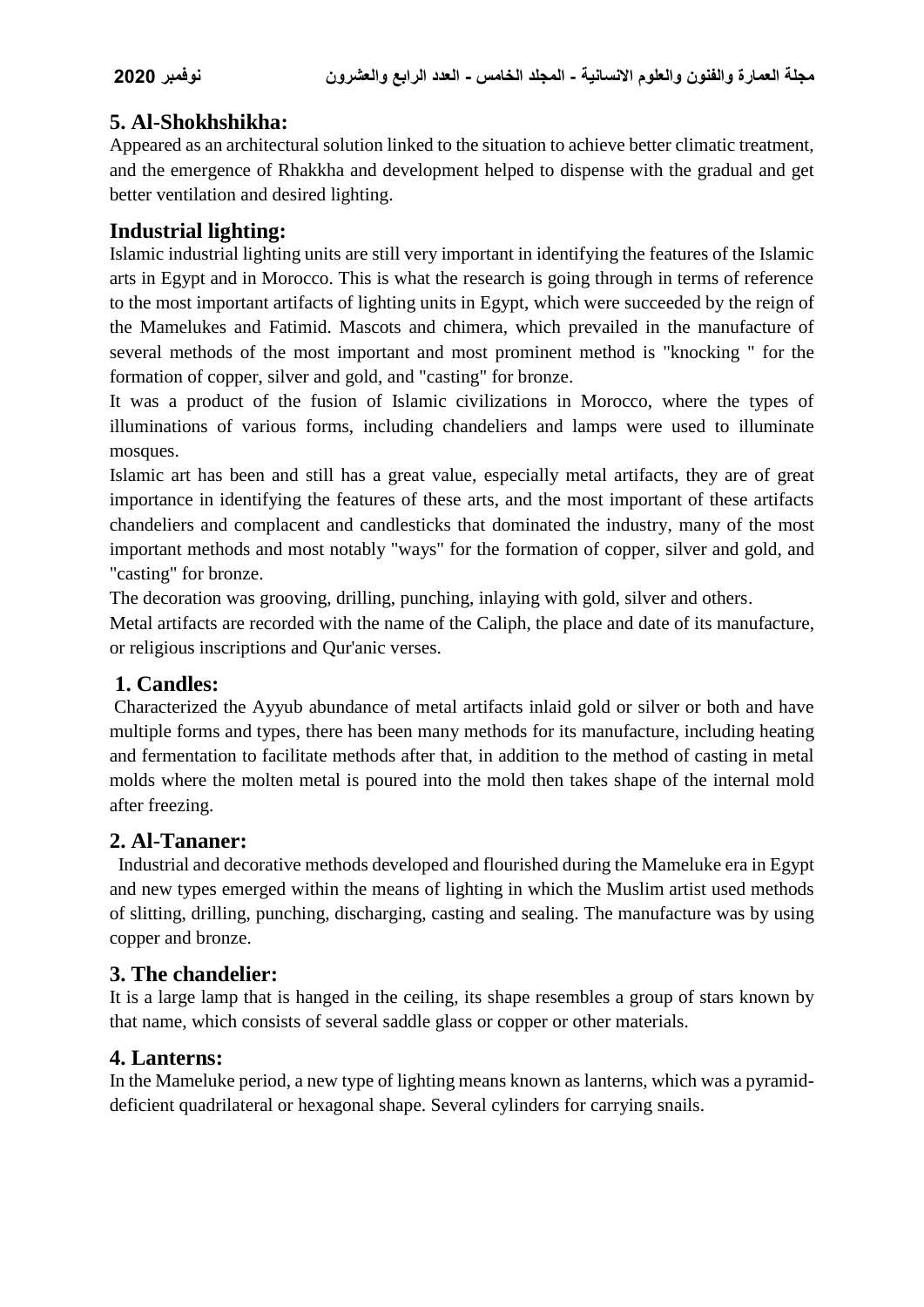## **5. Complaints:**

Archaeologists and Islamic arts called the lamps in the Mameluke era in the form of a vase placed inside the same lighting device in order to preserve the flame from the air donations, and to turn it into a light spreading in place, and the lamp was installed inside the lamp by the behavior of attaching to its edge The niche itself was attached to silver or brass chains, clasped with handles that wrap around the niche.

The chandeliers industry spread in the Maghreb in general during the Islamic eras, especially during the Almohad and Marinid periods. Called Stoker.

Moroccan architecture has preserved for us many types and forms of chandeliers that can be limited to the following:

#### **Chandeliers -**

The caliphs and sultans were keen on paying attention to the chandeliers and registering their names and titles on them.

The chandeliers industry has spread in the Maghreb, and it consists in its general form as follows:

1. The chandelier body: a cone consisting of several layers, yellow size from the bottom up, to be the largest bottom and the smallest upper, each layer contains a number of lamps.

2. Dome of the chandelier: It is made of copper in the form of lobes adorned the chandelier and crowned with engraved cuts and plant cuts.

3. the chandelier Tray: It is a tray consisting of internal tapes decorated in its frames with floral motifs consisting of fans and half palmettos, interspersed with cursive and Kufic inscriptions.

4. The chandelier leg: a stand-alone masterpiece, the upper part of the chandelier hanging from a number of lamps and candlesticks connected to the chandelier, inscribed with the names of the caliphs and places and history of manufacture.

### **Chandeliers of bells: -**

In addition to the chandeliers made specifically for mosques, another type of chandeliers that was not originally made for the mosque was made while the bells of churches obtained by Muslims after their enemies in Andalusia were made. Small in the center of the tray and above the bell, and decorated with all the elements of Islamic decoration.

### **Candlesticks and plotters: -**

The candlestick was one of the most prominent metal objects that characterized the buildings of Al-Aqsa Maghreb, where the Moroccan artist excelled in its industry, and adorned mosques along with chandeliers.

### **References:**

1. 'iibrahim ,bidawi 'iibrahim , shihatatan , 'iimanmuhamad, althawabat w almutaghayirat fi tasmimwahadatal'iida'atalmueasiratlilmusajid , bahatheanalealamal'awallileimarat w alfununal'iislamiat fi almadi w alhadir w almustaqbal - rabitataljamieatal'iislamiat - misr , 2007.

2.'ahmad ,eabdalrazq 'ahmad, alfununal'iislamiat fi aleisrinal'ayubii w almamluki. 3.albasha ,hasan, mawsueataleamarat w alathar w alfununal'iislamiat j 2 , 'awraqsharqiatanlilnashr w altawzie , bayrut 1999 .

4. sabri ,hananmustafaakamal, al'iida'ataltabieiat fi aleamaratal'iislamiat , kuliyatalhandasat , jamieataneayan shams , majstyr , 1989